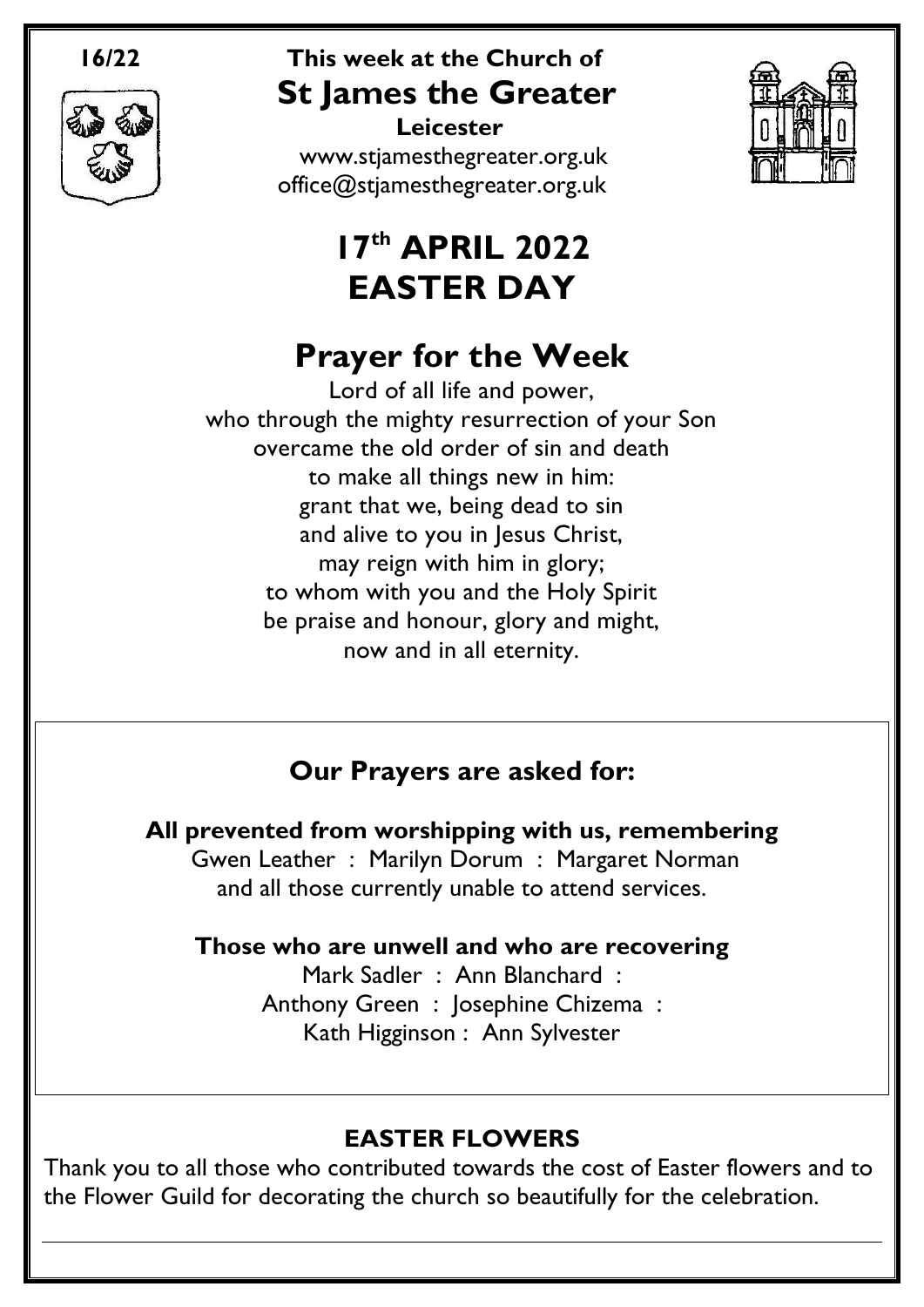## **06.00 Welcome to St James the Greater Easter Dawn Service and Holy Communion**

*See special order of service* Common Worship Order One (Traditional) Celebrant: The Reverend Andrew Quigley, Vicar Server: William Woolley Churchwardens: Simon Edwards and April Rule

**Please take this leaflet away with you at the end of the Service.**

COVID-19 has become a feature of our lives for the foreseeable future. At St James we will still provide **hand sanitiser** and if you require seat **notices** asking members of the congregation **not to sit next to you**, these are available on the tables you can see as you come into Church, you may wish to place a notice on several chairs. Given the current state of infections you may want to return to mask-wearing.

# **10.30 All Age Easter Celebration and Holy Communion**

## *See order of service*

Celebrant: The Reverend Andrew Quigley, Vicar Churchwardens: Simon Edwards, April Rule and Janet Burton Servers: Tony Chizema, William Simpey and Michael Bull Setting: Festive Eucharist - Rawsthorne

### WELCOME & INTRODUCTION

*Vicar* Alleluia! Christ is risen.

- *All* **He is risen indeed. Alleluia!**
- INTROIT This joyful Eastertide traditional
- *Vicar* We are all risen with Christ. A*ll loudly* **The Lord is life!** Eternal life is ours. **The Lord is life!** Death has met its master.**The Lord is life!** The way to heaven is open. **The Lord is life!** He is risen indeed. *All shout* **Alleluia! Amen!**

**HYMN 205 Jesus Christ is risen today**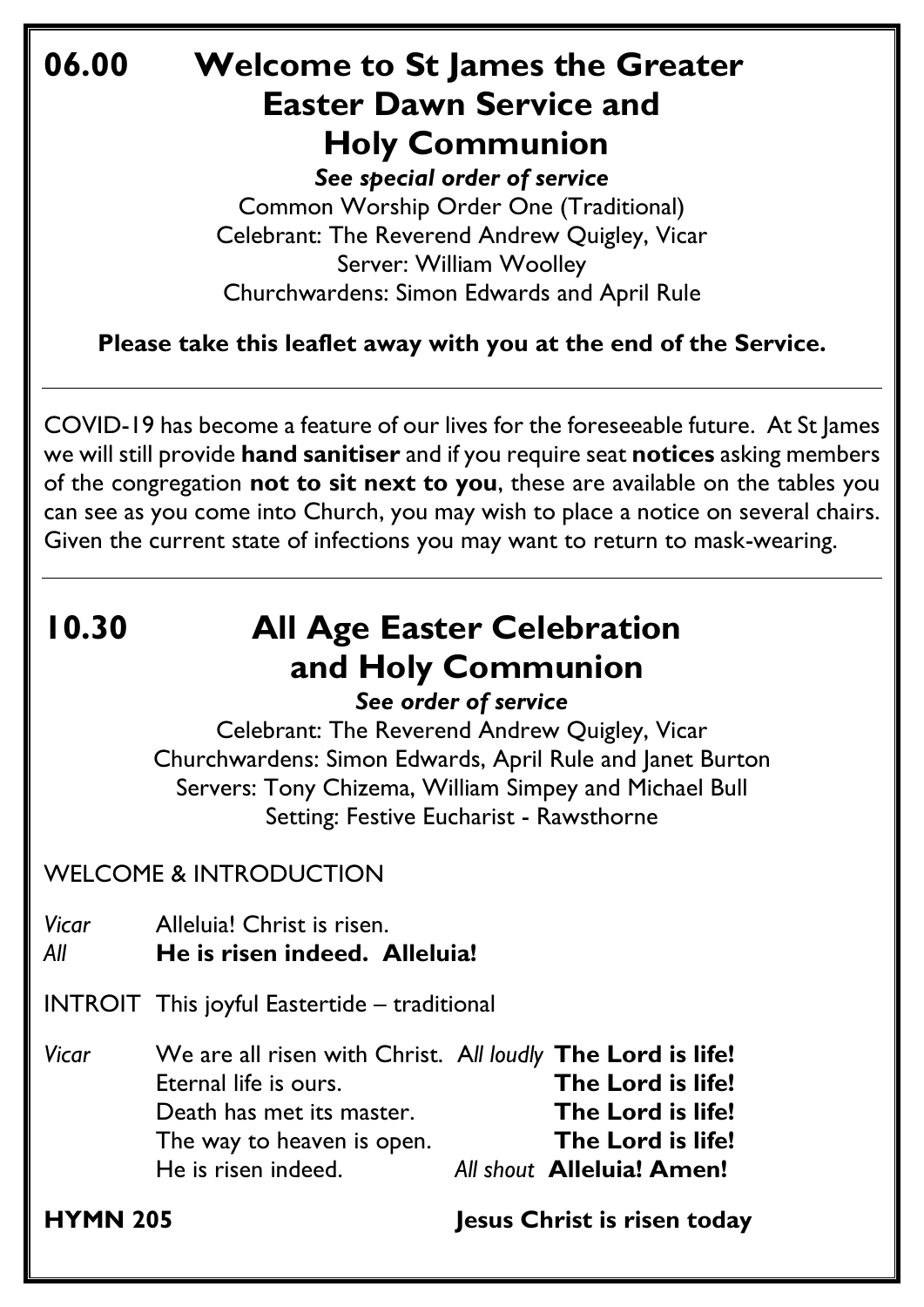READING Acts 10. 34-43 *read by Simon Edwards* Then Peter began to speak to them: 'I truly understand that God shows no partiality,  $35$  but in every nation anyone who fears him and does what is right is acceptable to him. <sup>36</sup>You know the message he sent to the people of Israel, preaching peace by Jesus Christ—he is Lord of all. <sup>37</sup>That message spread throughout Judea, beginning in Galilee after the baptism that John announced: <sup>38</sup>how God anointed Jesus of Nazareth with the Holy Spirit and with power; how he went about doing good and healing all who were oppressed by the devil, for God was with him. <sup>39</sup>We are witnesses to all that he did both in Judea and in Jerusalem. They put him to death by hanging him on a tree;  $40$  but God raised him on the third day and allowed him to appear,  $4\pi$  not to all the people but to us who were chosen by God as witnesses, and who ate and drank with him after he rose from the dead. <sup>42</sup>He commanded us to preach to the people and to testify that he is the one ordained by God as judge of the living and the dead.  $^{43}$ All the prophets testify about him that everyone who believes in him receives forgiveness of sins through his name.'

**HYMN 203 Good Christians all, rejoice and sing!**

GOSPEL John 20. 1-18

Early on the first day of the week, while it was still dark, Mary Magdalene came to the tomb and saw that the stone had been removed from the tomb.  $^{2}$ So she ran and went to Simon Peter and the other disciple, the one whom Jesus loved, and said to them, 'They have taken the Lord out of the tomb, and we do not know where they have laid him.' <sup>3</sup>Then Peter and the other disciple set out and went towards the tomb. <sup>4</sup>The two were running together, but the other disciple outran Peter and reached the tomb first.  $5$ He bent down to look in and saw the linen wrappings lying there, but he did not go in. <sup>6</sup>Then Simon Peter came, following him, and went into the tomb. He saw the linen wrappings lying there,  $^7$ and the cloth that had been on Jesus' head, not lying with the linen wrappings but rolled up in a place by itself. <sup>8</sup>Then the other disciple, who reached the tomb first, also went in, and he saw and believed;  $9$  for as yet they did not understand the scripture, that he must rise from the dead.  $10$ Then the disciples returned to their homes.

11 But Mary stood weeping outside the tomb. As she wept, she bent over to look into the tomb;  $^{12}$  and she saw two angels in white, sitting where the body of Jesus had been lying, one at the head and the other at the feet. <sup>13</sup>They said to her, 'Woman, why are you weeping?' She said to them, 'They have taken away my Lord, and I do not know where they have laid him.' <sup>14</sup>When she had said this, she turned round and saw Jesus standing there, but she did not know that it was  $\sim$  15 Jesus said to her, 'Woman, why are you weeping? For whom are you looking?' Supposing him to be the gardener, she said to him, 'Sir, if you have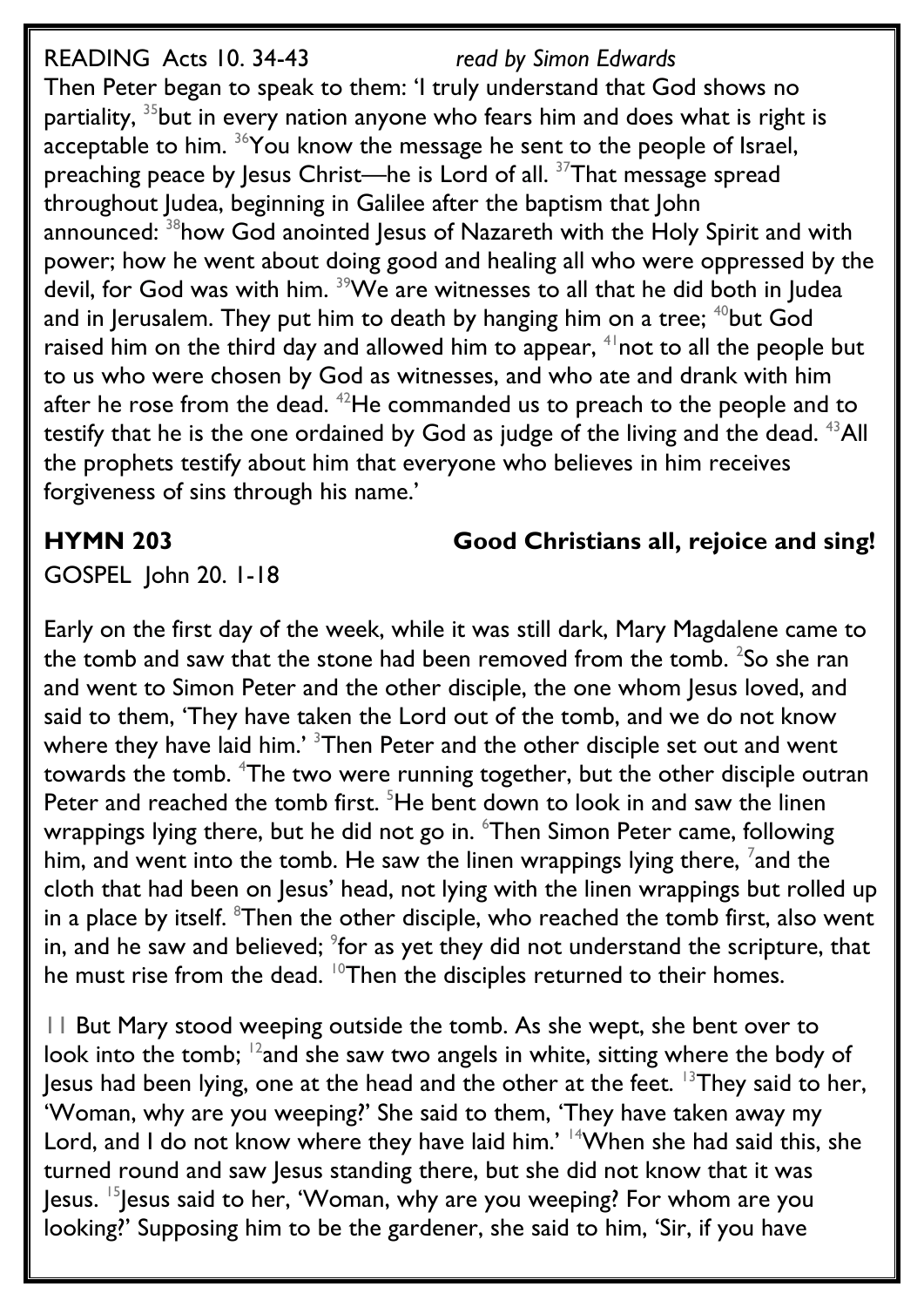carried him away, tell me where you have laid him, and I will take him away.' <sup>16</sup>Jesus said to her, 'Mary!' She turned and said to him in Hebrew, 'Rabbouni!' (which means Teacher). <sup>17</sup>Jesus said to her, 'Do not hold on to me, because I have not yet ascended to the Father. But go to my brothers and say to them, "I am ascending to my Father and your Father, to my God and your God." ' <sup>18</sup> Mary Magdalene went and announced to the disciples, 'I have seen the Lord'; and she told them that he had said these things to her.

SERMON GERMON The Reverend Andrew Quigley

*Members of the Congregation are invited to join the Choir to sing:*  ANTHEM Hallelujah Chorus (see separate sheet) *Handel* INTERCESSIONS The Reverend Andrew Quigley **OFFERTORY HYMN 667** I danced in the morning ANTHEMJesus Christ is risen *Traditional* **POST COMMUNION HYMN 197 Alleluia, alleluia, give thanks** 

**Post Communion Prayer** God of Life, who for our redemption gave your only-begotten Son to the death of the cross, and by his glorious resurrection have delivered us from the power of our enemy: grant us so to die daily to sin, that we may evermore live with him in the joy of his risen life; through Jesus Christ our Lord.

## **RECESSIONAL HYMN 218 Thine be the glory**

ORGAN VOLUNTARY – E. Gigout (1844-1925), Grand chœur dialogué

*Please be aware of those remaining to listen*

**Please take this leaflet away with you at the end of the Service.** 

*Everyone is invited for refreshments at the back of church after the service.*

**The Vicar Writes** If we ever needed reminding of the vital importance of the Easter message, the world has given us that reminder many times over. Through pandemic, warfare, and the destruction of the planet's ability to support human civilization, we need to hear that good is stronger than evil, love stronger than hate, and life stronger than death. In the life of the risen Christ we are called to live the lives and make the world such truths demand. May you know every blessing this Eastertide

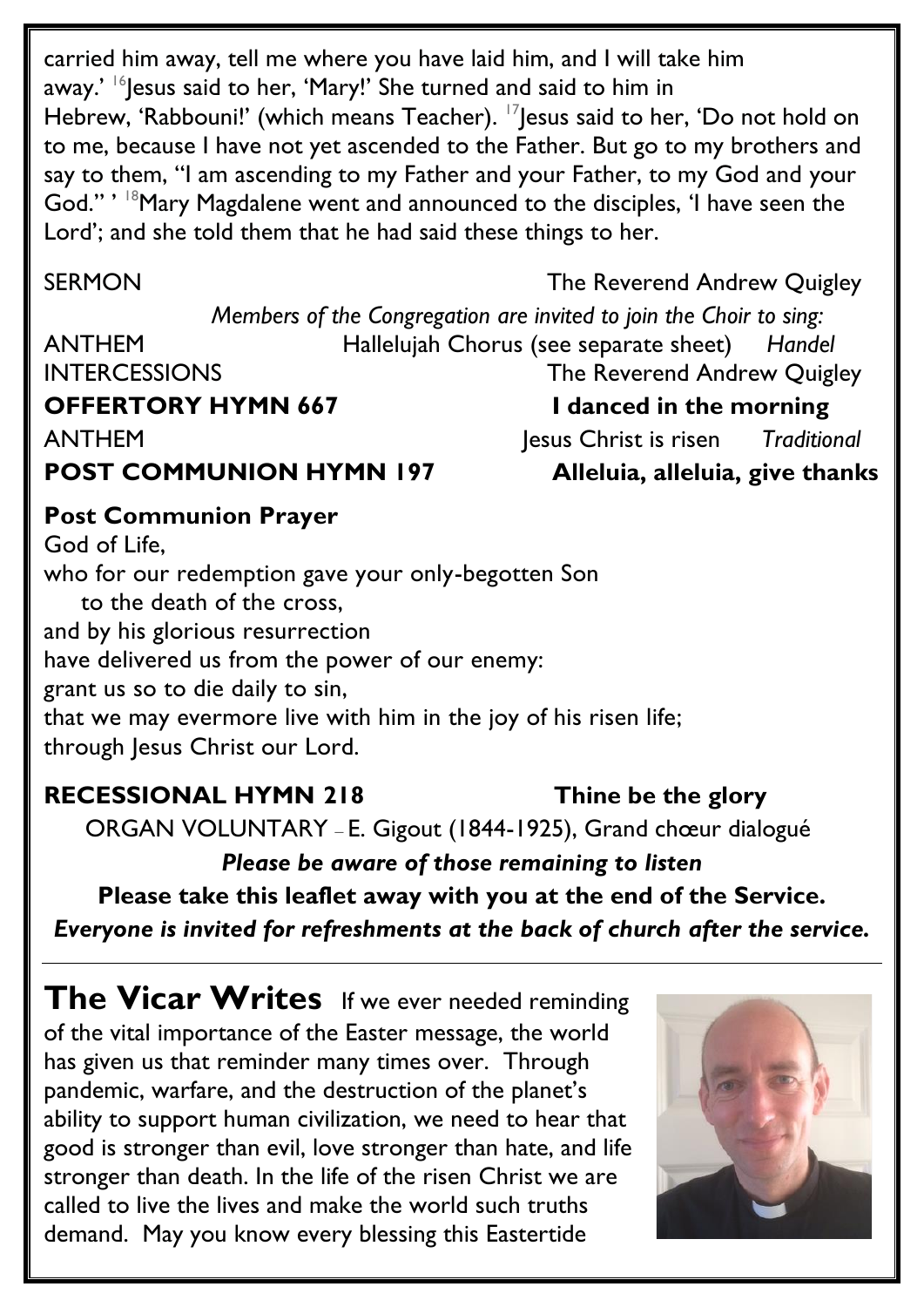## **18.30 Festal Evensong**

*See yellow order of service*

Officiant: The Reverend Andrew Quigley, Vicar Preacher: Sheila Roberts Churchwardens: Simon Edwards, April Rule, Janet Burton and David Kibert Servers: Val Bailey, Michael Bull and Hazel Carlin Thurifers: William Woolley and Vicky Roe

### **EASTER ANTHEMS** see music sheet

FIRST LESSON Isaiah 43. 1-21 *read by David Kibert*

INTROIT **INTROIT** *IESUS Christ is Risen Traditional* **HYMN 221 Ye choirs of new Jerusalem CONFESSION** *see yellow service card* RESPONSES *Ayleward*

But now thus says the LORD, he who created you, O Jacob, he who formed you, O Israel:

Do not fear, for I have redeemed you;

I have called you by name, you are mine.

 $2$  When you pass through the waters, I will be with you; and through the rivers, they shall not overwhelm you; when you walk through fire you shall not be burned,

and the flame shall not consume you.

 $3$  For I am the LORD your God, the Holy One of Israel, your Saviour.

I give Egypt as your ransom, Ethiopia and Seba in exchange for you.

- $4$  Because you are precious in my sight, and honoured, and I love you,
- I give people in return for you, nations in exchange for your life.
- $5$  Do not fear, for I am with you; I will bring your offspring from the east, and from the west I will gather you;
- $6$  I will say to the north, 'Give them up', and to the south, 'Do not withhold;

bring my sons from far away

and my daughters from the end of the earth—

 $^7$  everyone who is called by my name, whom I created for my glory,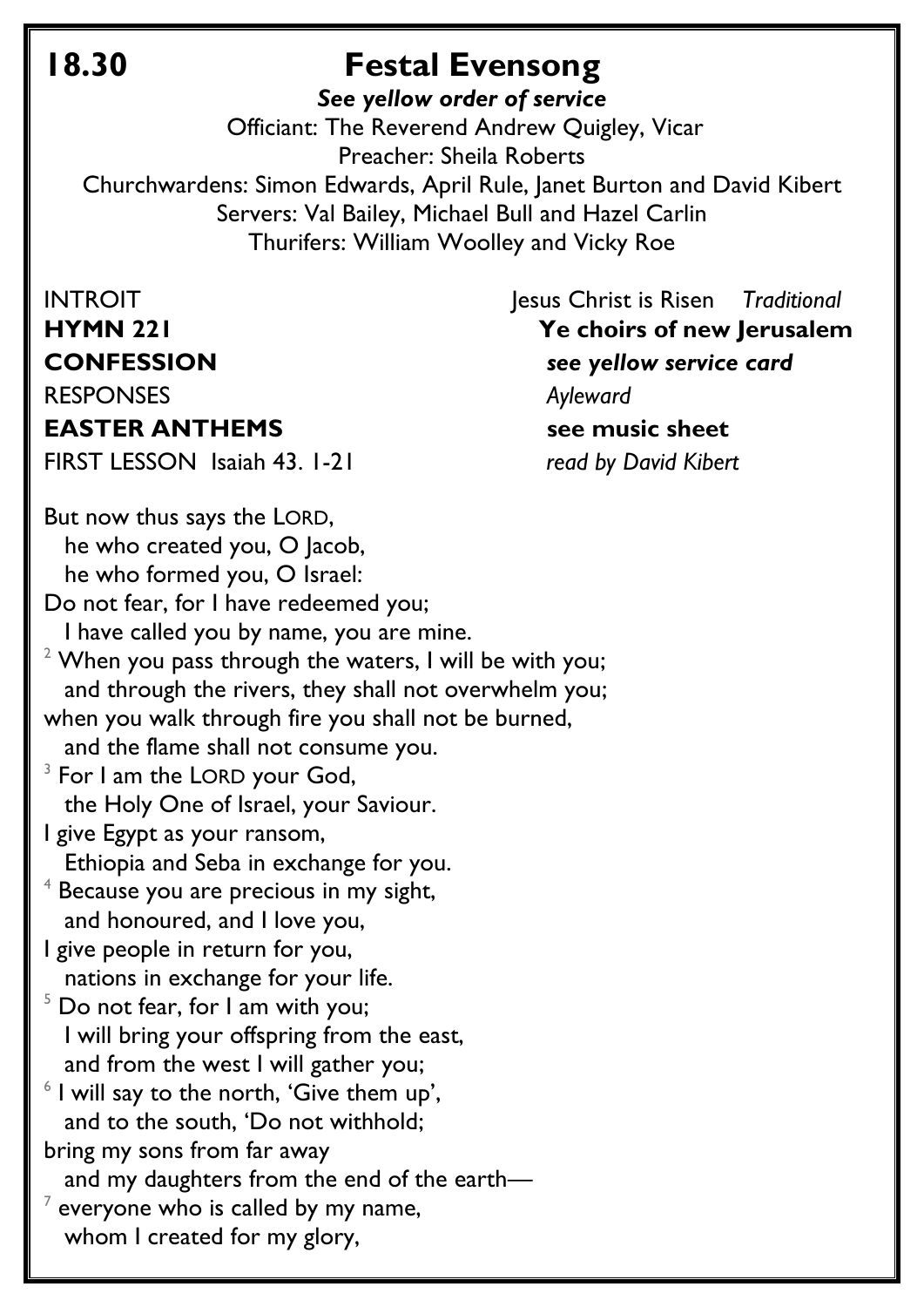whom I formed and made.'  $8$  Bring forth the people who are blind, yet have eyes, who are deaf, yet have ears!  $9$  Let all the nations gather together, and let the peoples assemble. Who among them declared this, and foretold to us the former things? Let them bring their witnesses to justify them, and let them hear and say, 'It is true.' <sup>10</sup> You are my witnesses, says the LORD, and my servant whom I have chosen, so that you may know and believe me and understand that I am he. Before me no god was formed, nor shall there be any after me.  $11$  I, I am the LORD, and besides me there is no saviour.  $12$  I declared and saved and proclaimed, when there was no strange god among you; and you are my witnesses, says the LORD. <sup>13</sup> I am God, and also henceforth I am He; there is no one who can deliver from my hand; I work and who can hinder it? <sup>14</sup> Thus says the LORD, your Redeemer, the Holy One of Israel: For your sake I will send to Babylon and break down all the bars, and the shouting of the Chaldeans will be turned to lamentation. <sup>15</sup> I am the LORD, your Holy One, the Creator of Israel, your King. <sup>16</sup> Thus says the LORD, who makes a way in the sea, a path in the mighty waters,  $17$  who brings out chariot and horse, army and warrior; they lie down, they cannot rise, they are extinguished, quenched like a wick:  $18$  Do not remember the former things, or consider the things of old.  $19$  I am about to do a new thing; now it springs forth, do you not perceive it? I will make a way in the wilderness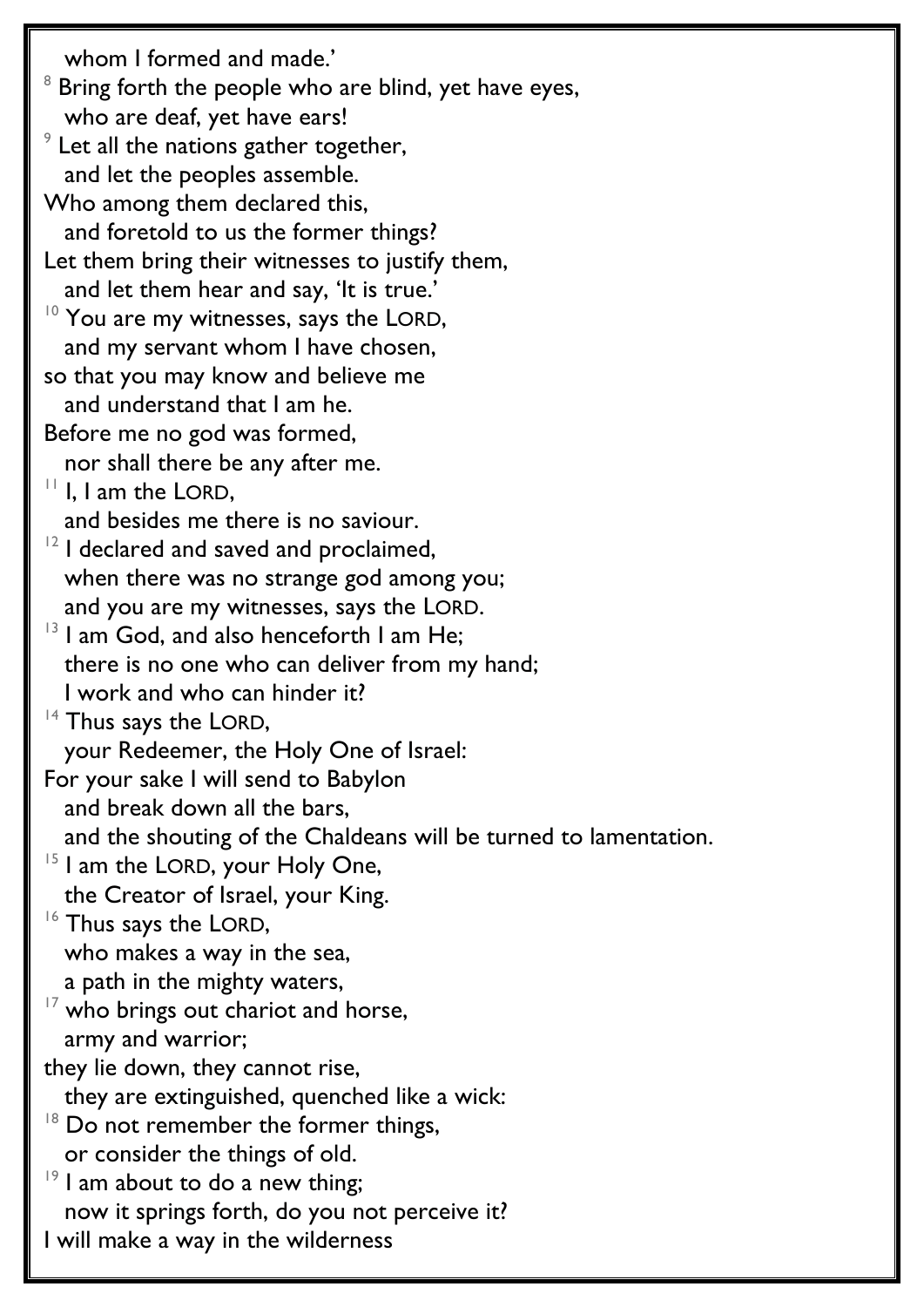and rivers in the desert.

 $20$  The wild animals will honour me, the jackals and the ostriches; for I give water in the wilderness, rivers in the desert, to give drink to my chosen people, 21 the people whom I formed for myself so that they might declare my praise.

### **OFFICE HYMN 209 Love's redeeming work is done**

### MAGNIFICAT sung by the choir Wood in D *Please remain seated but stand for the Gloria*

SECOND LESSON John 20. 19-23 *read by April Rule*

When it was evening on that day, the first day of the week, and the doors of the house where the disciples had met were locked for fear of the Jews, Jesus came and stood among them and said, 'Peace be with you.' <sup>20</sup>After he said this, he showed them his hands and his side. Then the disciples rejoiced when they saw the Lord. <sup>21</sup> lesus said to them again, 'Peace be with you. As the Father has sent me, so I send you.' <sup>22</sup>When he had said this, he breathed on them and said to them, 'Receive the Holy Spirit.<sup>23</sup>If you forgive the sins of any, they are forgiven them; if you retain the sins of any, they are retained.'

| NUNC DIMITTIS | sung by the choir Wood in D                          |  |
|---------------|------------------------------------------------------|--|
|               | <b>Please remain seated but stand for the Gloria</b> |  |

| <b>THE CREED</b>           | see yellow service card, p 3                                                           |  |
|----------------------------|----------------------------------------------------------------------------------------|--|
| <b>RESPONSES</b>           | Ayleward                                                                               |  |
| <b>ANTHEM</b>              | Sing ye to the Lord Bairstow                                                           |  |
| <b>PRAYERS</b>             | The Reverend Andrew Quigley, Vicar                                                     |  |
| <b>HYMN 194</b>            | Alleluia! Alleluia! Hearts to heaven and voices raise                                  |  |
| <b>SERMON</b>              | <b>Sheila Roberts</b>                                                                  |  |
| <b>HYMN 208</b>            | Light's glittering morn bedecks the sky                                                |  |
| <b>DISMISSAL Plainsong</b> | The Lord be with you. And with thy spirit.<br>Let us bless the Lord. Thanks be to God! |  |
|                            | ORGAN VOLUNTARY - J.S. Bach (1685-1750), Prelude and Fugue in G (BWV 541)              |  |

*Please be aware of those remaining to listen* **Please take this leaflet away with you at the end of the Service.**